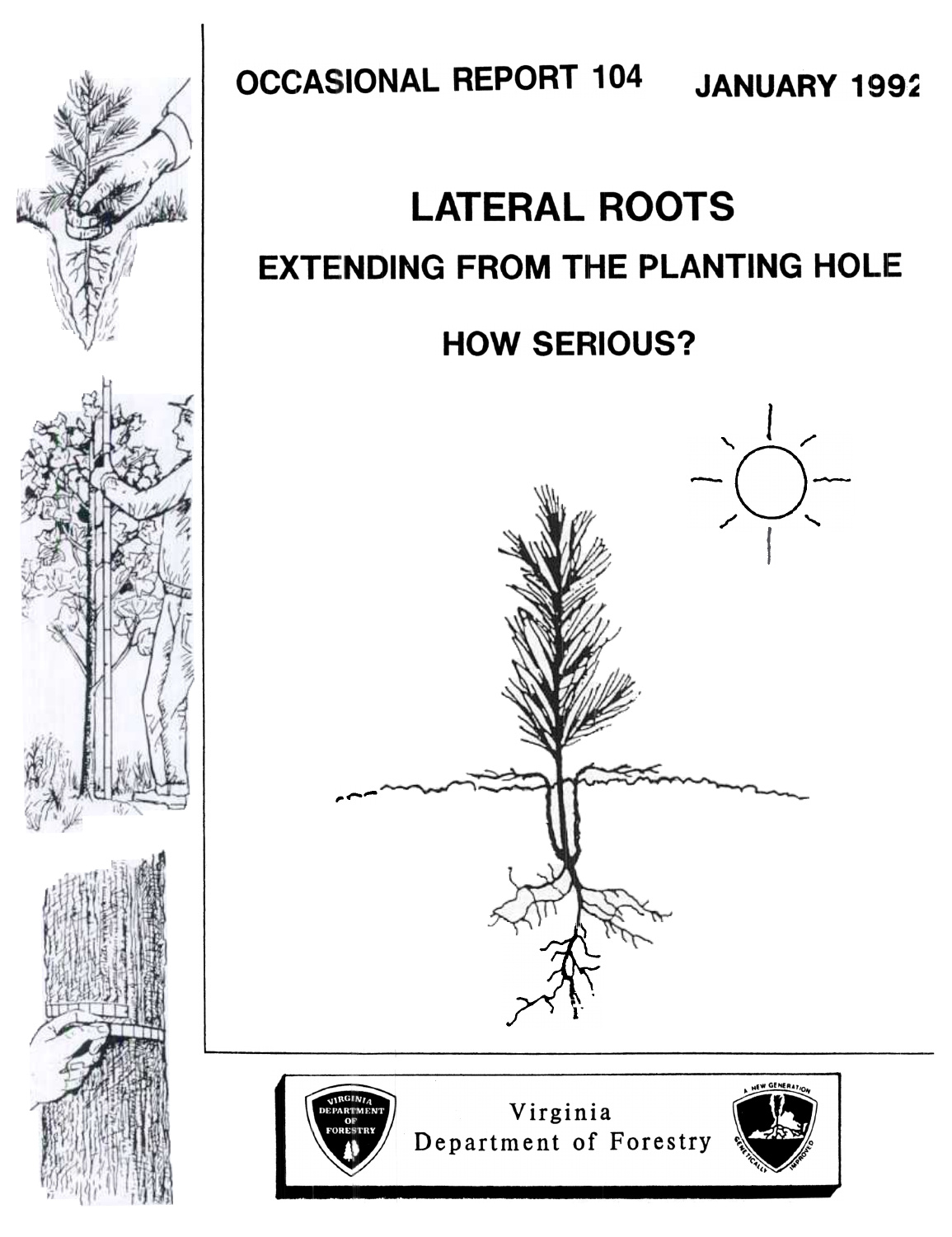### LATERAL ROOTS EXTENDING FROM THE PLANTING HOLE--HOW SERIOUS?

### By: Thomas A. Dierauf

#### ABSTRACT

Planting loblolly pine seedlings so that one or more long lateral roots extended from the planting hole and were exposed on the surface did not reduce survival or subsequent height growth.

#### INTRODUCTION

We operationally root prune our loblolly pine seedlings at the end of the grading table, trying to cut back lateral roots to not over five or six inches long. Tap roots are, in most cases, pruned to a length of five to six inches by the undercutter blade of the lifting machine. Quite often, long lateral roots will make it through the pruning process. Long lateral roots are difficult to get completely into the planting hole. The question comes up of how serious it is if lateral roots are left exposed on the ground surface following planting. We are quite sure they should not be stripped off, but is it worth the trouble to prune them off before planting?

) We put in similar small studies during the 1986-87 and 1987 -88 planting seasons. The objective was to determine whether survival is reduced by planting so that long lateral roots are left outside the planting hole.

## PROCEDURE

On March 4, 1986, we carefully dug up some seedlings at our New Kent nursery to save as many long roots as possible. Two days later, on March 6, we selected pairs of seedlings of about the same root collar diameter and randomly selected one seedling of each pair to prune the roots to a length of about five inches (we did this by smoothing all lateral roots down along the tap root and cutting everything at a point about five inches below the first lateral root). The other seedling was not root pruned. Both seedlings were planted properly (i.e., trying to get the tap root to the bottom of a hole seven or eight inches deep and closing the hole properly). For the seedling that was not root pruned, we made sure that we left at least one lateral root extending out of the hole and lying on the surface. We planted two rows at a time, one row root pruned and the other not, with 15 seedlings in each row. This constituted a replication, and we replicated the treatments three times for a total of 45 seedlings of each type.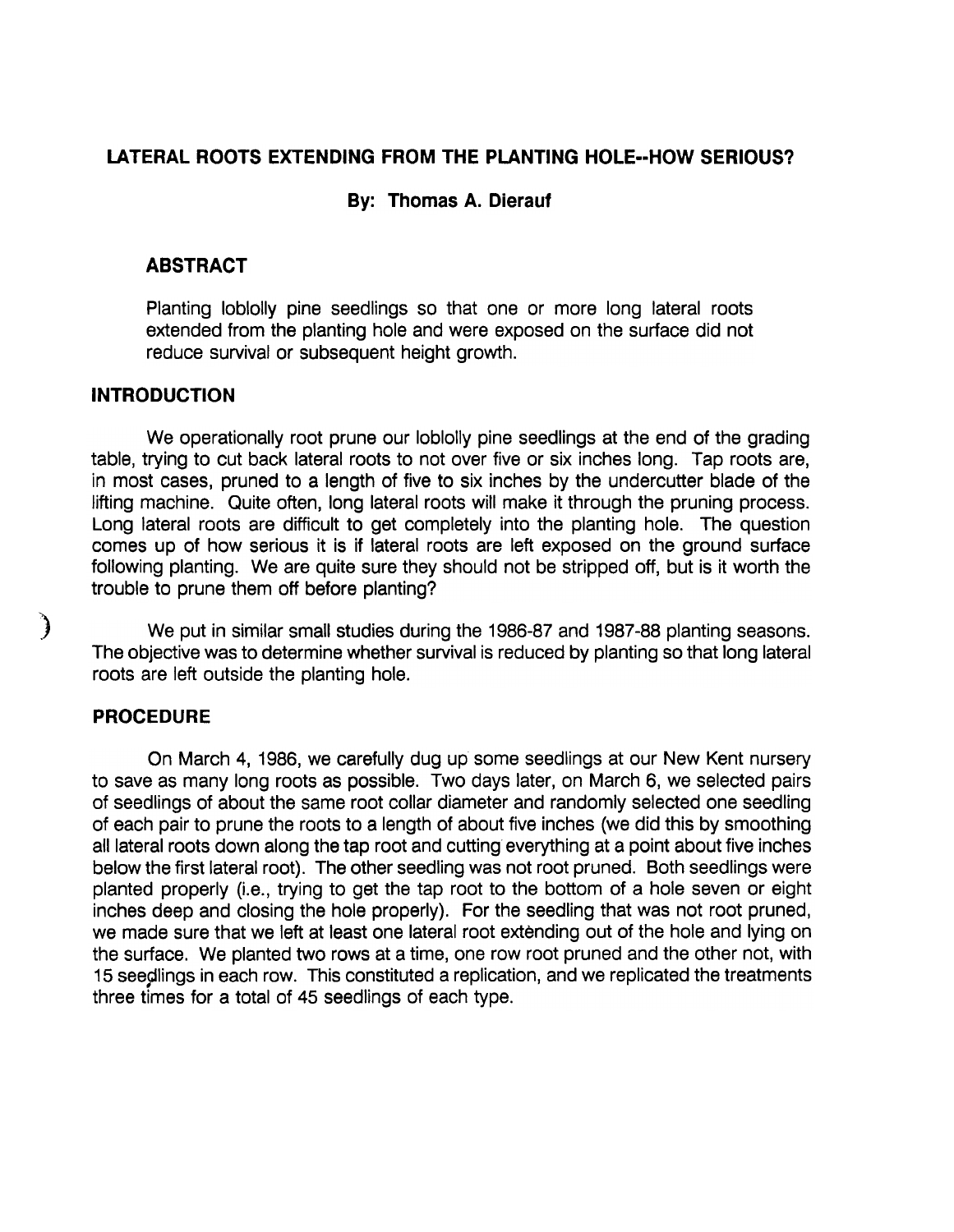The 1987 -88 study was similar. We hand-Iifted seedlings on December 8 from our Sussex nursery. The next day, on December 9, we installed four 20-seedling rows, two rows root pruned and two rows not, following the same procedures as before. Later in the season, on February 16, we planted four more rows, two rows of each treatment, using seedlings that had been hand-Iifted a few weeks earlier from the Sussex nursery and kept in cold storage.

Obviously, the seedlings which were not root pruned had more lateral roots when they were planted than the seedlings that were pruned to five inches. The difference was greater than if we had used seedlings that had been operationally root pruned at the end of the grading table, because operational root pruning removes all or most of the long laterals.

Seedling survival and height were measured annually for 3 years.

#### RESULTS

We made it a point to go back and check the condition of the exposed lateral roots within two or three weeks after planting. The exposed lateral roots had died back to the ground surface by this time. Air-pruning took place soon after the seedlings were planted.

The exposed roots did not reduce survival and height growth (Table 1).

#### Table 1. Average survival and height (in feet) after three seasons in the field.

|                                      | <b>Survival Percent</b> |             |              | Height     |            |            |
|--------------------------------------|-------------------------|-------------|--------------|------------|------------|------------|
|                                      | 1986-87                 | 1987-88     |              | 1986-87    | 1987-88    |            |
| Treatment                            | March                   | <u>Dec.</u> | Feb.         | March      | Dec.       | Feb.       |
| <b>Roots Buried</b><br>Roots Exposed | 80.0<br>82.3            | 95.0<br>100 | 95.0<br>97.5 | 3.6<br>3.5 | 6.1<br>6.3 | 6.0<br>6.2 |

Survival was actually slightly higher in both years for seedlings planted with roots exposed, but the differences were not statistically significant (Table 2). However, if exposed lateral roots air-prune so quickly that they present no problem, then the additional lateral roots on the unpruned seedlings may have favored survival over the pruned seedlings.

**U**